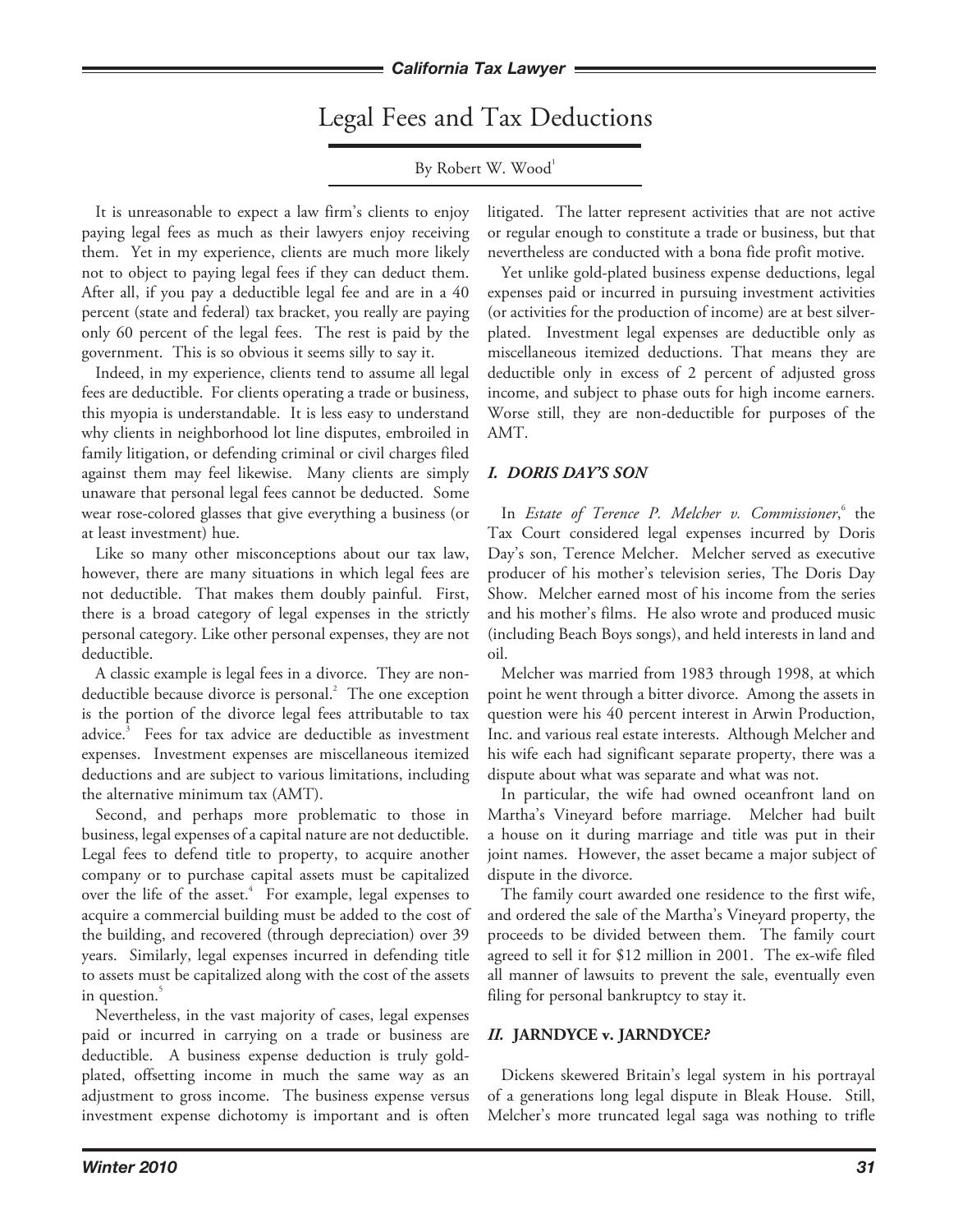with. Melcher paid significant legal fees over the years. Their tax impact became controversial.

Some of the legal expenses in question arose out of four separate appeals to the California Court of Appeals brought by his first wife. These proceedings lasted until 2006. During the intervening years, the ownership of the Martha's Vineyard property remained unresolved. In March of 2006, the California Supreme Court denied a petition for further review.

During this time, there were also multiple bankruptcy proceedings, with Melcher trying to collect rental income from the various properties. Melcher paid significant legal fees incurred in the bankruptcy matter as well. That too was protracted: the Tax Court recites that as of 2009 when it issued its opinion, the bankruptcy proceedings were still pending.

Melcher claimed legal expenses in several ways on his 2004 return. He deducted \$165,627 of legal fees as un-reimbursed employee expenses on Schedule A. He claimed an additional \$191,372 of legal expenses on Schedule C. The IRS disallowed all of the claimed deductions and the matter wound up in Tax Court.

# *III. ALL ROADS LEAD TO* **GiLmore**

Predictably, the Tax Court begins its analysis with reference to the origin of the claim. The seminal case is U.S. v. Gilmore,<sup>7</sup> which held that the origin of a divorce was personal. That made Gilmore's legal fees nondeductible. This was so, said the Supreme Court, even though the consequences of failing in the divorce proceeding might be significant business or investment losses. In Gilmore, as in Melcher, the origin of the dispute was personal, whatever its effects might ultimately prove to be.

The Tax Court noted that Melcher had paid over \$200,000 in legal fees in the appellate proceedings. With some force, Melcher argued that the disputes regarded ownership and sale of the beach property were simply not part of the divorce proceedings. Instead, he argued, they represented a legal dispute over income-producing property. Indeed, he argued with some force that it was clear that this legal proceeding occurred after Melcher's divorce was granted.

The IRS, in turn, said the expenses were purely personal in character, flowing directly from the divorce. Melcher not only argued that this dispute about the ownership and sale of property was separate and apart from the divorce, but that it independently involved investment property. According to Melcher, that made the fees deductible under Section 212.

Relying on "but for" causation, the Tax Court asked: would the legal fees have been incurred but for the marriage

relationship? The answer had to be no. If the legal claim could not have existed but for the marriage, said the court, the expense of defending it was personal and therefore nondeductible. The history of the relationship was important, with the court concluding that the first wife owned the Martha's Vineyard property prior to marriage.

However, the transfer of title from the first wife's separate property to joint ownership with Melcher, noted the court, was not purely a function of the marriage. As a factual matter, the court found that this could be attributed to Melcher's financial investment in constructing a residence on the property. The origin of these legal expenses, said the Tax Court, was therefore not personal.

Rather, the legal expenses were incurred to establish Melcher's ownership of the Martha's Vineyard parcel. Unfortunately for Melcher, though, the Tax Court did not stop here. Even though this matter was not purely personal, the court recognized that expenses incurred in connection with the defense or perfection of title are non-deductible capital expenditures.

Indeed, the court said that the first wife had appealed the judgment of the family court regarding the transmutation of title to the beach property. The Tax Court found that Melcher's title to the beach property was called into question by the first wife's appeals, with the issue not being resolved until 2006. That meant these expenses had to be capitalized.

Recognizing that some of Melcher's legal fees were to defend title, such legal fees had to be capitalized. In contrast, some of the legal expenses (associated with defending against the first wife's claims regarding spousal support) stemmed entirely from the marriage. Those expenses could not be capitalized, and as they were purely personal in nature, were non-deductible.

The final category of Melcher's legal expenses related to bankruptcy matters. These legal fees, said the court, related to Melcher's attempts to collect rental income from the Martha's Vineyard property and the family residence. They also were incurred to seek approval to sell the Martha's Vineyard property. The Tax Court recited the general rule that such expenses (incurred in connection with the acquisition or disposition of a capital asset) are nondeductible capital expenditures.<sup>8</sup>

# *IV. CAPITAL EXPENDITURES*

Legal expenses related to a sale of property are capital expenditures which must be offset against the sales price. The legal expenses here were of this latter variety. On the other hand, legal expenses that were actually paid to collect accumulated rents from the property would properly be classified as expenses for the production of income. That